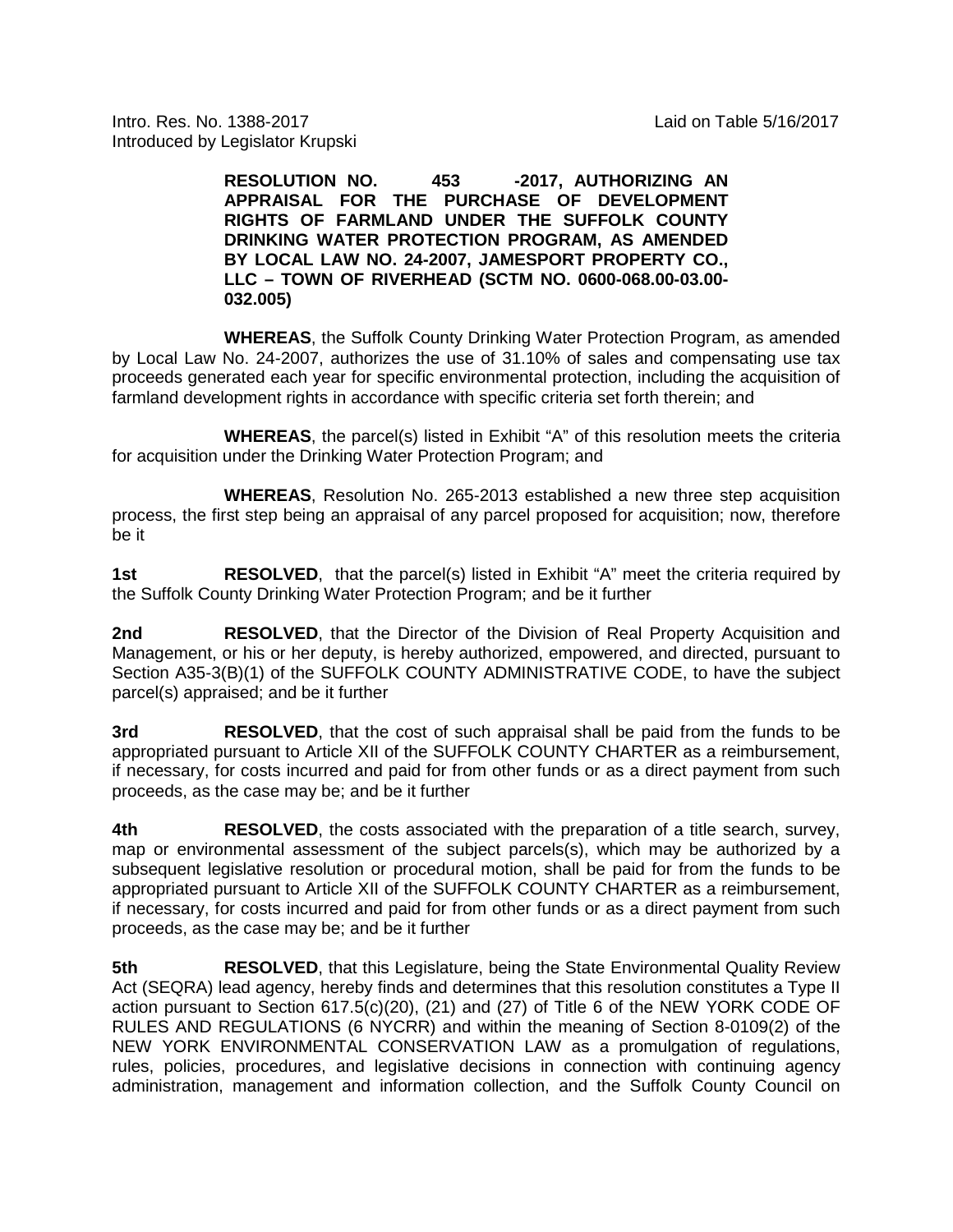Environmental Quality (CEQ) is hereby directed to circulate any appropriate SEQRA notices of determination of non-applicability or non-significance in accordance with this resolution.

DATED: June 6, 2017

APPROVED BY:

/s/ Steven Bellone County Executive of Suffolk County

Date: June 14, 2017